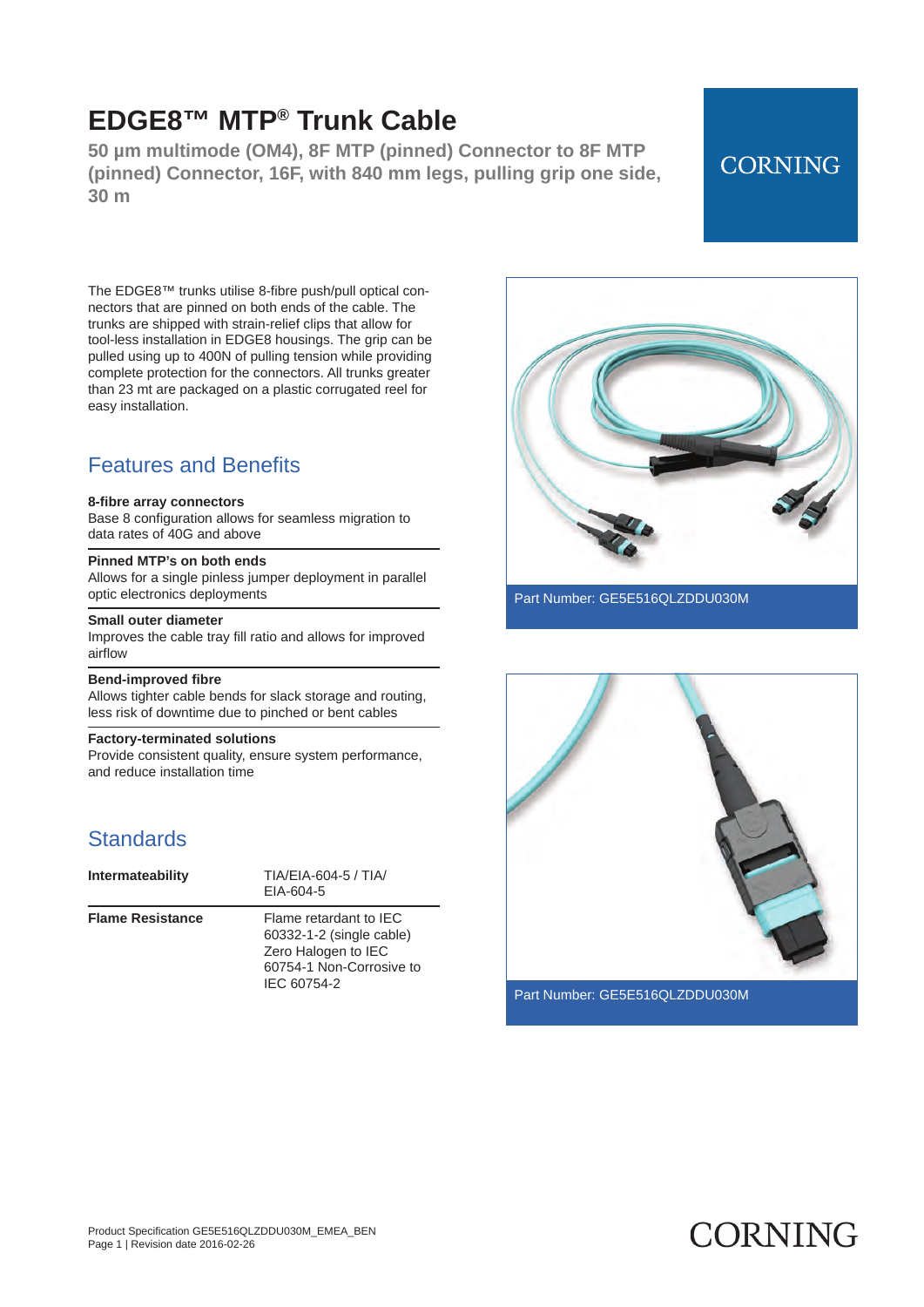**50 µm multimode (OM4), 8F MTP (pinned) Connector to 8F MTP (pinned) Connector, 16F, with 840 mm legs, pulling grip one side, 30 m**

### **Specifications**

| <b>General Specifications</b> |                            |
|-------------------------------|----------------------------|
| Application                   | Data Centre LAN/SAN        |
| Cable type                    | Indoor: ANSI/ICEA S-83-596 |
| Flame rating                  | LSZH <sup>TM</sup> /FRNC   |
| Cable assembly type           | EDGE8™ Trunk               |
| <b>Fibre Category</b>         | 50 µm MM (OM4)             |

| Temperature Range |                                         |
|-------------------|-----------------------------------------|
| Operation         | $\sim$ 10 °C to 60 °C (14 °F to 140 °F) |

| <b>Design - Connector A</b> |                            |
|-----------------------------|----------------------------|
| <b>Connector Type</b>       | $MTP^{\circledR}$ (pinned) |
| <b>Ferrule Material</b>     | Composite                  |
| Boot colour                 | black                      |

| <b>Optical Specifications - Connector A</b> |                        |
|---------------------------------------------|------------------------|
| Insertion loss, max.                        | 0.25 dB per mated pair |
| Reflectance                                 | $\epsilon$ -20 dB      |

| <b>Design - Connector B</b> |                  |
|-----------------------------|------------------|
| <b>Connector Type</b>       | $MTP^*$ (pinned) |
| <b>Ferrule Material</b>     | Composite        |
| Boot colour                 | black            |

| <b>Optical Specifications - Connector B</b> |                        |
|---------------------------------------------|------------------------|
| Insertion loss, max.                        | 0.25 dB per mated pair |
| Reflectance                                 | $\epsilon$ -20 dB      |

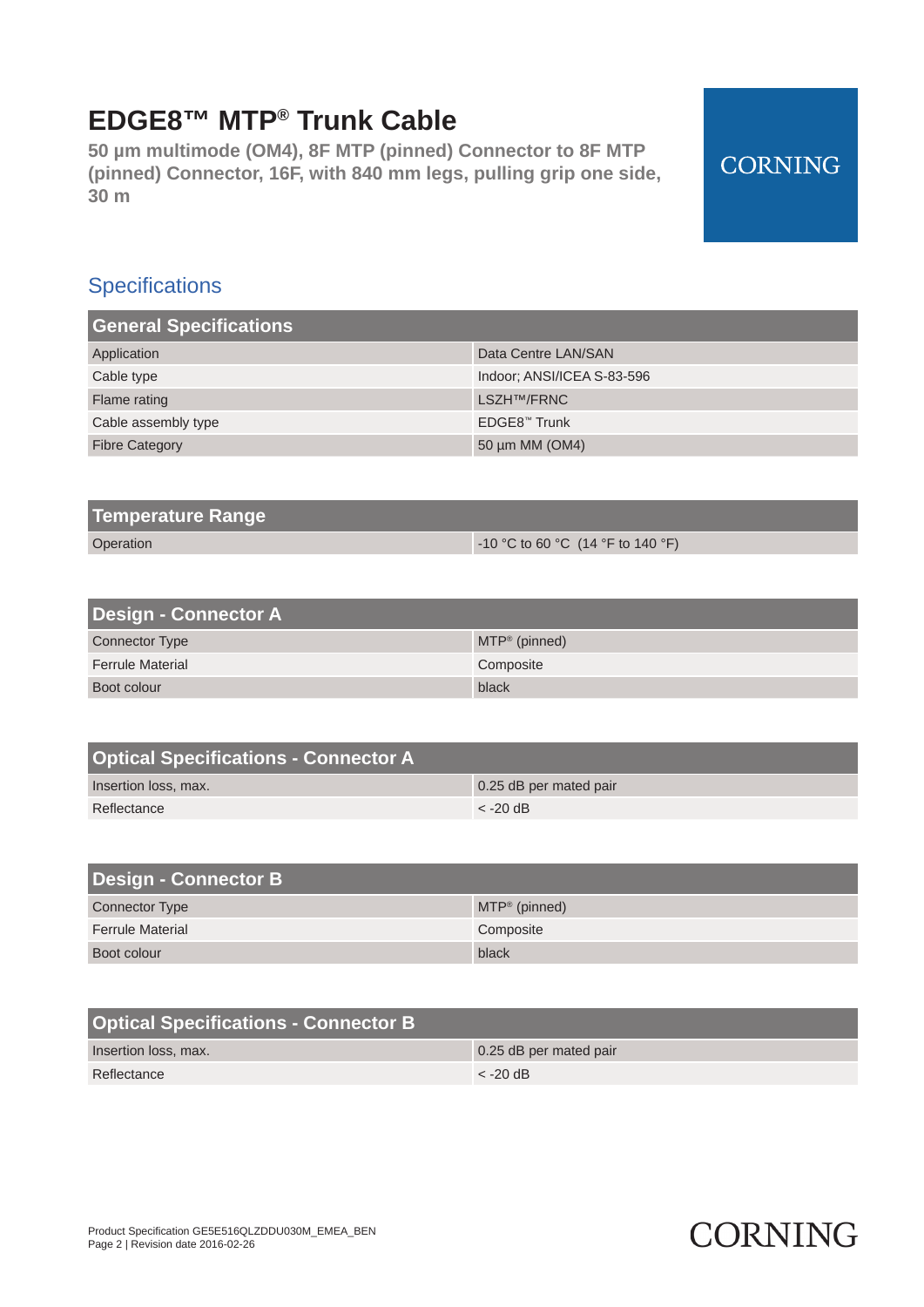**50 µm multimode (OM4), 8F MTP (pinned) Connector to 8F MTP (pinned) Connector, 16F, with 840 mm legs, pulling grip one side, 30 m**

## **CORNING**

| <b>Cable design</b> |                           |
|---------------------|---------------------------|
| <b>Fibre Count</b>  | 16                        |
| Outer jacket colour | Turquoise                 |
| Polarity            | Universal; TIA-568 Type-B |

| Mechanical Characteristics Cable |                        |
|----------------------------------|------------------------|
| Nominal Outer Diameter           | 7.7 mm ( $\pm$ 0.3 mm) |
| Min. Bend Radius Installation    | $115.5 \text{ mm}$     |
| Min. Bend Radius Operation       | $38.5$ mm              |

| <b>Furcation - Connector A</b> |                                            |
|--------------------------------|--------------------------------------------|
| <b>Legs Count</b>              | 2                                          |
| Leg length                     | 840 mm (+76 mm/-0 mm)                      |
| Leg Colour                     | Turquoise                                  |
| Leg diameter                   | $2.0$ mm                                   |
| <b>Plug Dimensions</b>         | 108.6 x 14.7 x 14.7 mm                     |
| Furcation Type - A             | EDGE™ Size 1; 14.7 mm x 14.7 mm x 108.6 mm |

| <b>Furcation - Connector B</b> |                                            |
|--------------------------------|--------------------------------------------|
| Legs Count                     | 2                                          |
| Leg length                     | 840 mm (+76 mm/-0 mm)                      |
| Leg Colour                     | Turquoise                                  |
| Leg diameter                   | $2.0$ mm                                   |
| Furcation Type - B             | EDGE™ Size 1; 14.7 mm x 14.7 mm x 108.6 mm |

| <b>Pulling grip - Connector A</b>  |       |
|------------------------------------|-------|
| Pulling grip - Connector A         | Yes   |
| <b>Pulling Grip Outer Diameter</b> | 41 mm |
| Min. duct size diameter            | 64 mm |
| Tensile strength                   | 440 N |

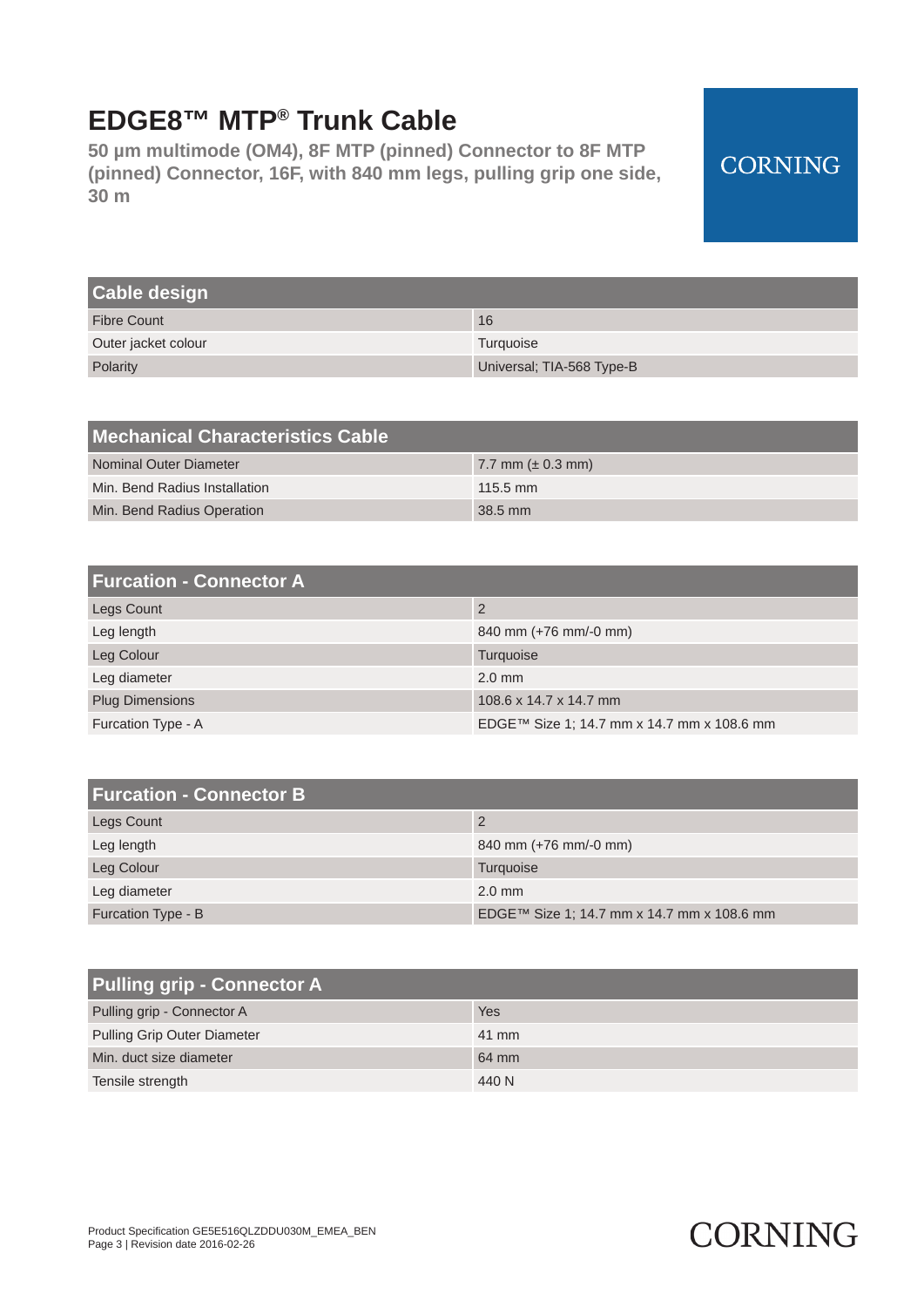**50 µm multimode (OM4), 8F MTP (pinned) Connector to 8F MTP (pinned) Connector, 16F, with 840 mm legs, pulling grip one side, 30 m**

## **CORNING**

| <b>Pulling grip - Connector B</b> |           |
|-----------------------------------|-----------|
| Pulling grip - Connector B        | <b>No</b> |

### **Chemical Characteristics**

| <b>RoHS</b> | Free of hazardous substances according to RoHS 2002/95/ |
|-------------|---------------------------------------------------------|

### Fibre Specifications

| <b>Optical Characteristics (cabled)</b> |                          |  |
|-----------------------------------------|--------------------------|--|
| Fibre name                              | G50/125 ULTRA-BEND 7.5   |  |
| Fibre core diameter                     | $50 \mu m$               |  |
| <b>Fibre Category</b>                   | OM <sub>4</sub>          |  |
| Fibre code                              | T                        |  |
| Wavelengths                             | 850 nm / 1300 nm         |  |
| Maximum attenuation                     | 2.8 dB/km / 1.0 dB/km    |  |
| <b>Typical attenuation</b>              | 2.4 dB/km / 0.8 dB/km    |  |
| Serial 1 gigabit ethernet               | 1100 m / 600 m           |  |
| Serial 10 gigabit ethernet              | $550 \text{ m}$ / -      |  |
| Min. overfilled launch (OFL) bandwidth  | 3500 MHz*km / 500 MHz*km |  |
| Minimum effective modal bandwidth (EMB) | 4700 MHz*km / -          |  |
| Induced attenuation @ 7.5 mm radius     | $< 0.2$ dB $/ -$         |  |

*Notes:* 1) *Meets 0.75 ns optical skew when used in all Corning Plug and Play™/EDGE™ systems solutions.*

2) *50 μm multimode fibre macrobend loss ≤ 0.2 dB at 850 nm for two turns around 7.5 mm radius mandrel*

3) *Improved attenuation and bandwidth options available*

4) *Bend-insensitive single-mode fibres available on request.*

5) *Contact a Corning Customer Care Representative for additional information*

## Ordering Information

| <b>Part Number</b>                                | GE5E516QLZDDU030M                                                                                                                                        |
|---------------------------------------------------|----------------------------------------------------------------------------------------------------------------------------------------------------------|
| <b>Product Description</b>                        | EDGE8™ MTP® Trunk Cable, 50 µm multimode (OM4), 8F<br>MTP Connector to 8F MTP Connector, 16F, with 840 mm legs,<br>tool-less pulling grip one side, 30 m |
| <b>EAN Code</b>                                   | 4056418688770                                                                                                                                            |
| Length                                            | 30 <sub>m</sub>                                                                                                                                          |
| Cable Tolerance (measured furcation to furcation) | $-0$ m/ $+0.61$ m                                                                                                                                        |